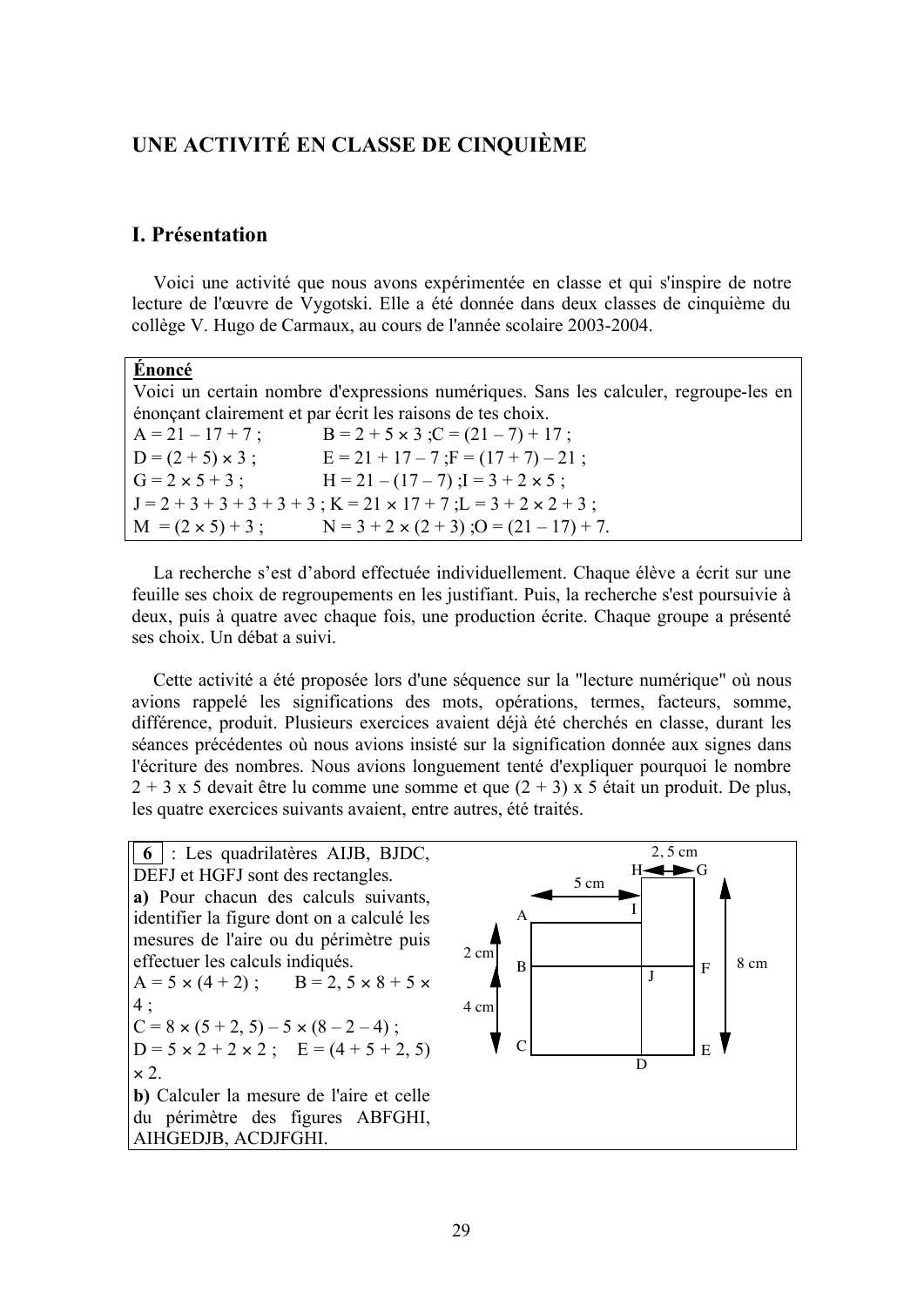7 : Samedi matin, au supermarché, Julien a acheté 4 pâtisseries à 1, 10 € l'une, 3 cahiers identiques de même prix. On lui a rendu 7  $\epsilon$  lorsqu'il a donné un billet de 5  $\epsilon$  et un billet de 10  $\epsilon$ . Sans effectuer de calcul, quelle ou quelles expressions numériques sont égales au prix en euros d'un cahier ? Quel est ce prix ? A =  $10 + 5 - 7 - 4 \times 1$ ,  $10 \div$  $3:$ 

 $B = 10 + 5 - (7 - 4 \times 1, 10) \div 3$ ;  $C = (10 + 5 - 7 - 4 \times 1, 10) \div 3$ ;  $D = (10 + 5 - 7) - (4 \times 1, 10) \div 3$ ;  $E = [(10 + 5 - 7) - (4 \times 1, 10)] \div 3$ .

**8** : Compléter l'expression « 3 ... 3 ... 3 » avec une ou plusieurs des quatre opérations, et des parenthèses, si nécessaire, de façon à obtenir tous les nombres entiers de  $0$  à  $10$ .

 $9$ : a) Traduire par une expression numérique chacune des phrases suivantes : Le nombre A est la somme de 3 et du produit de 2 par 7. Le nombre B est le produit de 5 par la différence de 12 et de 7, 5. Le produit de 6 par la somme de 7, 2 et de 2 est égal au nombre C. Calculer A, B et C. b) Traduire par une phrase chacune des expressions numériques suivantes :  $M = 7 + 7 \times 8$ ;  $N = 3 \times (9 - 2, 5)$ ;  $P = (7 + 9) \times 8$ ;  $Q = (8-3) \times (4, 5 + 2)$ . Calculer M, N, P et Q.

#### II. Analyse des réponses

Si on analyse les réponses de nos élèves lors de la recherche individuelle, on constate qu'une réponse apparaît majoritairement. Elle est formulée à peu près ainsi : « J'associe A et E car il y a les mêmes nombres et les mêmes signes (ou des signes différents) ». Dans une classe (25 élèves), elle est la seule réponse donnée par 60 % des élèves ; dans l'autre (23 élèves), par 61 % des élèves.

Comment interpréter ces réponses ?

### II.1. Pensée par complexes, pensées par concepts chez Vygotski

Ici les concepts développés par Vygotski de "pensée par complexes" et "pensée par concepts", nous permettent peut-être de mieux analyser ces réponses.

Selon L.S. Vygotski, le développement des concepts se déroule selon un processus liant indissociablement leurs évolutions structurelles et fonctionnelles et suivant une histoire particulière à chaque individu. L.S. Vygotski, distingue trois phases dans le processus de développement des concepts : la pensée syncrétique, la pensée par complexes, la pensée par concepts. Chaque phase du processus correspond à un acte de généralisation qui se génère dans les précédentes, les prolonge, sans s'y substituer. Les moyens de catégorisation fournis par le langage y jouent un rôle indispensable. Les relations entre pensée et langage correspondent d'abord à des liens directs entre les mots et ce qu'ils désignent : des objets sont réunis sur la base de liaisons plus ou moins objectives entre certaines de leurs propriétés. Cette particularisation s'actualise par l'organisation et la systématisation de l'expérience. Ainsi le sens des mots se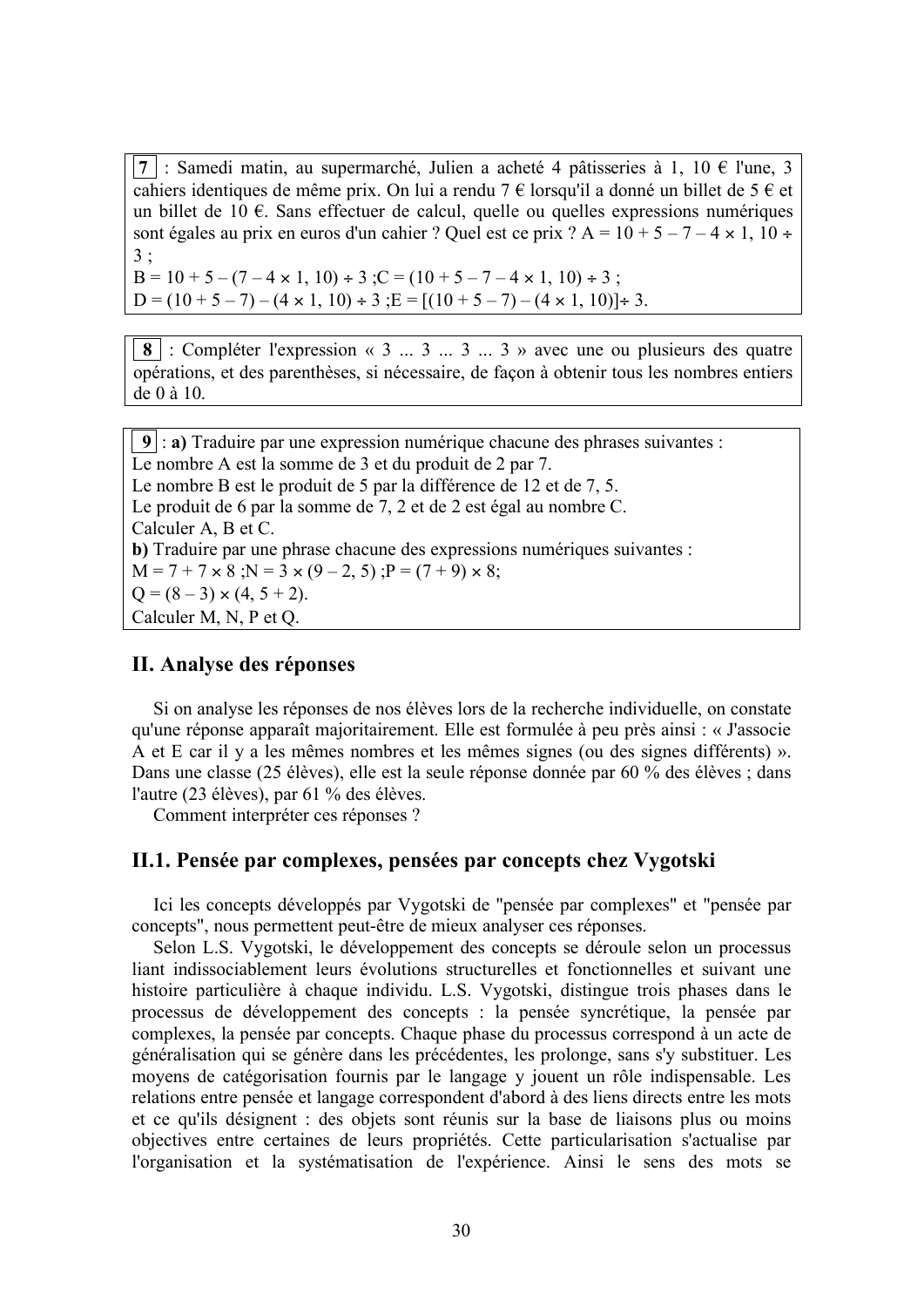complexifie et leur emploi remplit des fonctions différentes tout au long du processus de développement.

Exemple : les concepts de nombre, d'opération, ou de grandeur n'existent pas l'un sans l'autre, se comprennent et se construisent en lien les uns avec les autres. Ils ne sont pas perçus, pensés, utilisés de la même façon par un même individu selon l'âge ou le contexte. Et deux élèves de même âge et suivant le même enseignement ne connaîtront pas des « expériences-déclic » ou sauts de conceptualisation au même moment

La pensée par complexes correspond au comportement de l'enfant et reste efficiente au quotidien chez l'adulte. Les objets réunis en complexes ne le sont plus uniquement sur la base de liaisons subjectives liées à l'impression comme dans la pensée syncrétique, mais sur des liaisons objectives réelles, concrètes, de fait, découvertes par l'enfant. La pensée par complexes est cependant différente de la pensée par concepts. Le complexe, en lien direct avec ce qu'il représente, est peu systématisé et non unifié. Il repose en effet sur des liaisons variées, concrètes, intuitives et empiriques, entre ses divers éléments, aucune d'entre elles n'ayant plus d'importance que les autres.

Exemple : un enfant peut regrouper des objets dans un même complexe, parce qu'ils ont la même couleur, la même forme ou les mêmes dimensions, ou par tout autre lien objectif perçu par lui. Une seule et même chose peut alors entrer dans des complexes différents.

Les mots indiquent les mêmes objets ou phénomènes concrets que pour les adultes mais n'ont pas la même signification car ils ne sont pas pensés de la même facon : leur fonction est de désigner les objets réunis en complexes (comme des noms de famille), de communiquer et non de réaliser l'idée.

Exemple : le mot «droite», dans une pensée par complexes, évoque un trait. Dans une pensée par concepts, il évoque un objet géométrique idéel.

Les éléments réunis en complexes ne sont pas assez abstraits et restent trop dépendants de l'expérience initiale. Ils ne peuvent se structurer en système, ce qui compromet de fait les enchaînements d'idées.

La pensée par complexes fonctionne par mobiles extrinsèques.

Exemple : en classe, un élève peut très bien, dans une situation donnée, résoudre un problème correctement, ce qui peut faire penser que le concept est maîtrisé. Mais, il peut ne pas être capable de résoudre le même problème dans un contexte différent, souvent sans que l'adulte ne comprenne pourquoi. La réaction face à une situation, un problème, est ici davantage liée à un souvenir concret (c'est comme quand j'étais assis à côté d'Ewan : le prof avait un pull rouge ce jour-là : ...) qu'à la reconnaissance d'un concept utilisé de façon consciente et volontaire. On serait plutôt en présence d'un pseudo-concept (complexe particulier).

## II.3. Un éclairage possible des réponses par le modèle historico-socioculturel de Vygotski

Dans l'activité présentée précédemment, il nous semble que les élèves qui donnent comme seule réponse « J'associe A et E car il y a les mêmes nombres et les mêmes signes (ou des signes différents) » manifestent une pensée par complexes. Ces regroupements sont effectués uniquement sur le mode perceptif. La signification des expressions n'est pas lue. B, G... ne sont pas comprises comme des sommes, mais comme des expressions où figurent les mêmes signes (perception). Dans ces conditions,